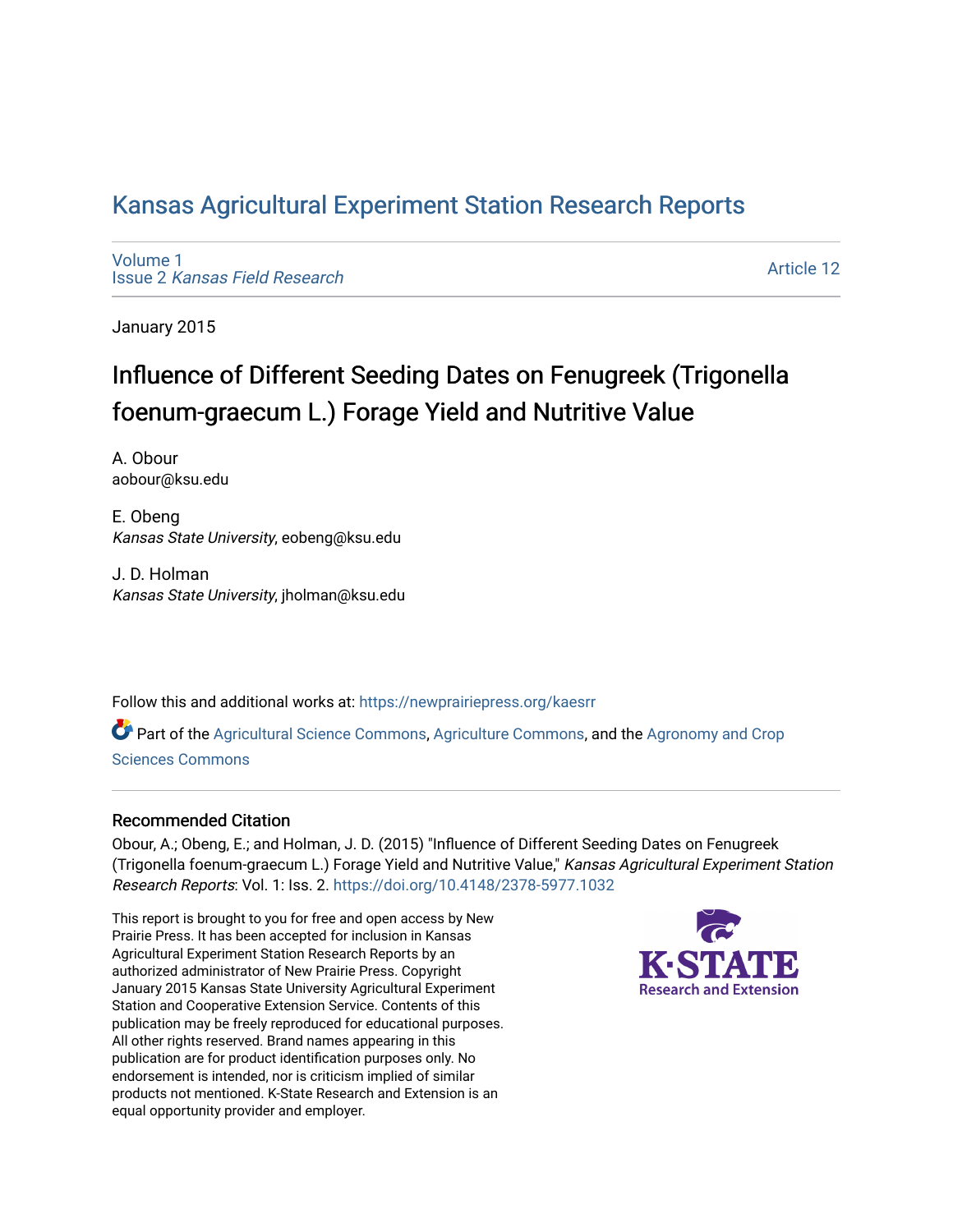# Influence of Different Seeding Dates on Fenugreek (Trigonella foenum-graecum L.) Forage Yield and Nutritive Value

### Abstract

Fenugreek (Trigonella foenum-graecum L.) is used as medicinal plant in many Asian countries and has been reported to have forage quality similar to alfalfa. Fenugreek is an annual crop and may have the potential to diversify forage production systems in the central High Plains. This study evaluated forage dry matter (DM) production and the nutritive value of three fenugreek cultivars as influenced by planting date at Hays and Garden City, KS, in 2014. Results at Hays showed forage DM yield of fenugreek cultivars was not affected by planting date, but fenugreek cultivars differed significantly ( $P < 0.05$ ) in forage DM yield. Averaged across planting date, forage DM production was 760 lb/a for 'Amber,' 910 lb/a for 'F96,' and 672 lb/a for 'Tristar.' Forage crude protein (CP), acid detergent fiber (ADF), neutral detergent fiber (NDF), total digestible nutrient (TDN) concentrations, and relative feed value (RFV) did not differ ( $P > 0.05$ ) among fenugreek cultivars. Planting early, however, did increase CP levels and lower ADF and NDF concentrations. Despite the lower yields observed in 2014, our preliminary results showed that fenugreek can produce forage with nutritive value comparable to alfalfa and that further testing is needed to determine if fenugreek can provide an option for producers who want to diversify their forage production operations, particularly under limited irrigation conditions.

#### Keywords

fenugreek, forage quality, forage production

#### Creative Commons License



This work is licensed under a [Creative Commons Attribution 4.0 License](https://creativecommons.org/licenses/by/4.0/).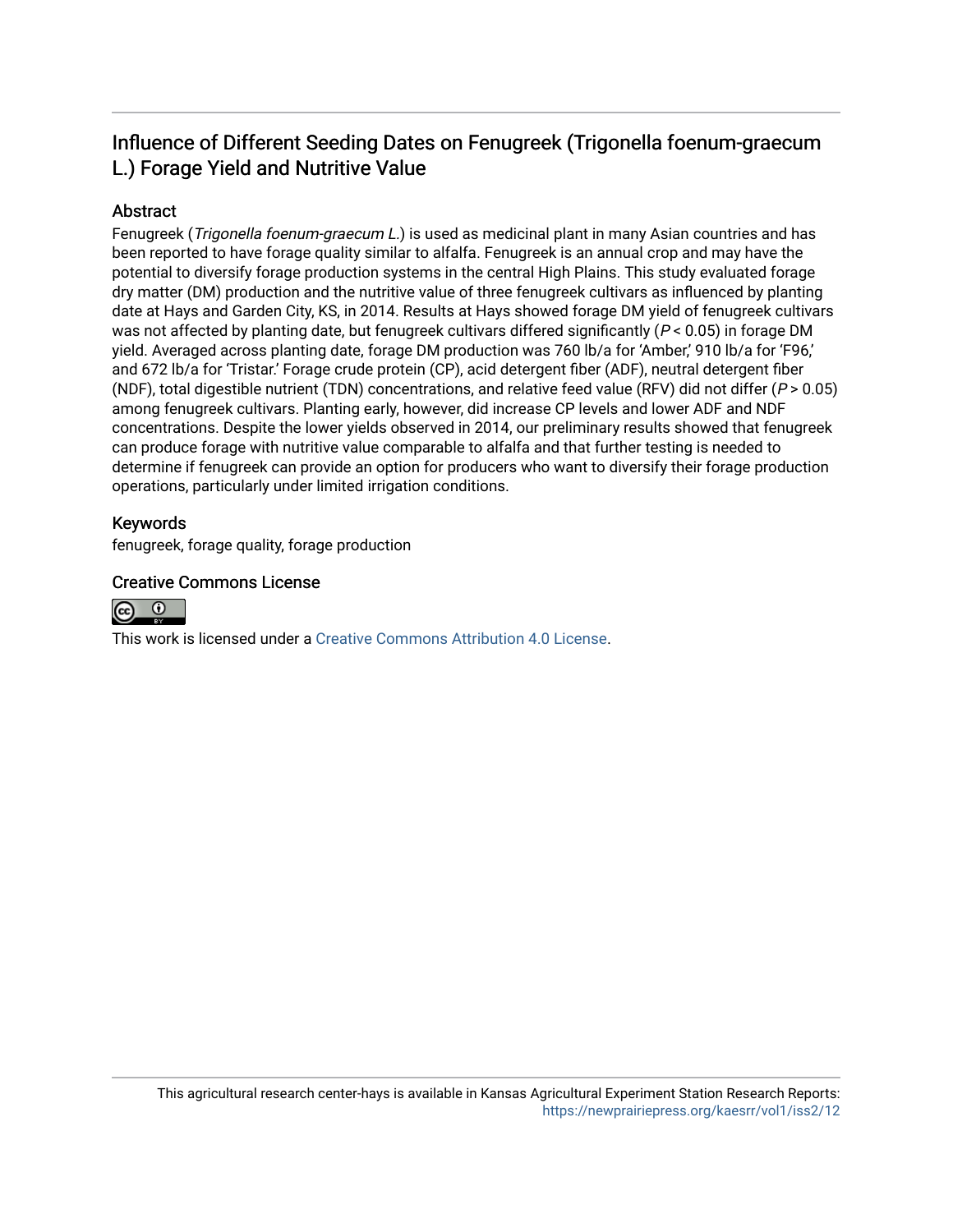



# Influence of Different Seeding Dates on Fenugreek (*Trigonella foenum-graecum* L.) Forage Yield and Nutritive Value

*A.K. Obour, E. Obeng, and J. Holman* 

# Summary

Fenugreek (*Trigonella foenum-graecum* L.) is used as medicinal plant in many Asian countries and has been reported to have forage quality similar to alfalfa. Fenugreek is an annual crop and may have the potential to diversify forage production systems in the central High Plains. This study evaluated forage dry matter (DM) production and the nutritive value of three fenugreek cultivars as influenced by planting date at Hays and Garden City, KS, in 2014. Results at Hays showed forage DM yield of fenugreek cultivars was not affected by planting date, but fenugreek cultivars differed significantly (*P* < 0.05) in forage DM yield. Averaged across planting date, forage DM production was 760 lb/a for 'Amber,' 910 lb/a for 'F96,' and 672 lb/a for 'Tristar.' Forage crude protein (CP), acid detergent fiber (ADF), neutral detergent fiber (NDF), total digestible nutrient (TDN) concentrations, and relative feed value (RFV) did not differ (*P* > 0.05) among fenugreek cultivars. Planting early, however, did increase CP levels and lower ADF and NDF concentrations. Despite the lower yields observed in 2014, our preliminary results showed that fenugreek can produce forage with nutritive value comparable to alfalfa and that further testing is needed to determine if fenugreek can provide an option for producers who want to diversify their forage production operations, particularly under limited irrigation conditions.

# **Introduction**

Fenugreek is an annual legume crop native to Asia and southeast Europe (Acharya et al., 2008) that historically has been used for medicinal as well as culinary herb purposes. Fenugreek's yellow- to amber-colored seed is used in preparing pickles, in curry powders and paste, and in Indian cuisine to impart flavor, color, and aroma. In some countries, the seeds are also used as tea after being boiled and sweetened.

Studies in Canada documented the potential of fenugreek as a forage crop for livestock in the northern Great Plains (Acharya et al., 2008). Forage nutritive value of fenugreek was greater or comparable to alfalfa (*Medicago sativa* L.) harvested at the early bloom stage (Mir et al., 1993). Growth and performance of steers fed mature fenugreek forage or early-bloom alfalfa silage, both supplemented with barley grain, did not differ significantly (Mir et al., 1998). Fenugreek forage is non-bloating, making it an attractive forage crop for the cattle industry (Acharya et al., 2008). Apart from

Kansas State University Agricultural Experiment Station and Cooperative Extension Service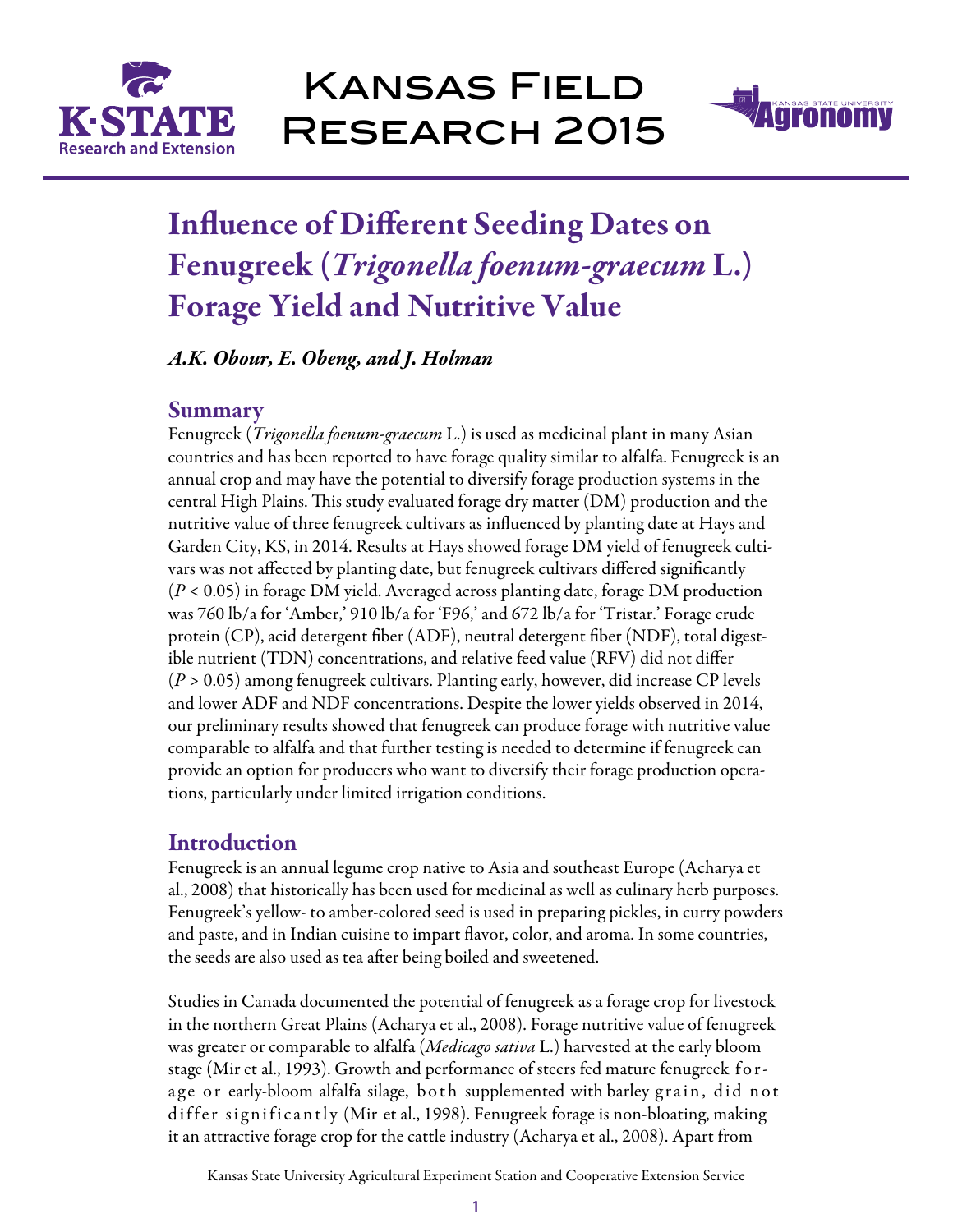#### Kansas Field Research 2015

its high-quality forage production, like alfalfa and other legumes, fenugreek can fix nitrogen (N) and help maintain soil health and quality. Fenugreek provides an option for producers who want to take advantage of N fixation from forage legumes to reduce N fertilizer inputs. An alternative forage crop such as fenugreek has the potential to diversify forage and crop production systems in Kansas. The goal of this research is to develop agronomic production recommendations for potential adaptation of fenugreek to western Kansas growing conditions. A specific objective was to determine the influence of planting date on forage production and quality of fenugreek cultivars under dryland conditions.

#### Procedures

Two field experiments were initiated at the Kansas State University Agricultural Research Center in Hays and Garden City, KS, in spring 2014 to evaluate planting date effects on fenugreek forage production. Due to drought conditions in the spring of 2014, the study in Garden City was overtaken by weeds and therefore abandoned.

The experiment in Hays was conducted on a Harney silt loam soil (fine, montmorillonite, mesic Typic Agriustoll). Initial soil analysis measured on samples collected at the 0- to 15-cm soil depth were 2.4% organic matter, pH 6.2, phosphorus (P) 14.3 mg/kg, potassium (K) 522 mg/kg, calcium (Ca) 3,618 mg/kg, magnesium (Mg) 508 mg/kg, and nitrate-N 8.3 mg/kg.

Treatments were three plantings dates (April 1, April 22, and May 22), and three fenugreek cultivars ('Amber,' 'Tristar,' and 'F96') in a split-plot arrangement with four replicates. All seeds were inoculated with appropriate inoculant. Individual plot sizes were  $10 \text{ ft} \times 30 \text{ ft}$ .

Fenugreek forage was harvested at the milk stage to determine DM yield and nutritive value. At each harvest, forage samples were collected by clipping two random quadrats  $(1 \text{ m}^2 \text{ each})$  from each plot to 7.5-cm stubble height. Fresh weights of samples were recorded, and subsamples were dried at 60°C for at least 48 hours in a forced-air oven for DM determination. Oven-dried samples were ground to pass through a 1-mm mesh screen in a Wiley mill and analyzed for forage nutritive value [crude protein (CP), acid detergent fiber (ADF), neutral detergent fiber (NDF), total digestible nutrients (TDN), and relative feed value (RFV)]. Forage analysis was conducted at Ward Laboratories, Inc., in Kearney, Nebraska.

#### *Statistical Analysis*

Data were analyzed as a split-plot design in an analysis of variance using the PROC MIXED procedure of SAS (SAS Institute Inc., Cary, NC, 2002). Planting date and fenugreek cultivars were considered fixed effects, and replications and their interactions were considered as random effects. The LSMEANS procedure of PROC MIXED along with adjusted Tukey's test was used for mean comparisons (SAS Institute, 2002). Interactions and treatment effects were considered significant when F test *P*-vales were ≤0.05.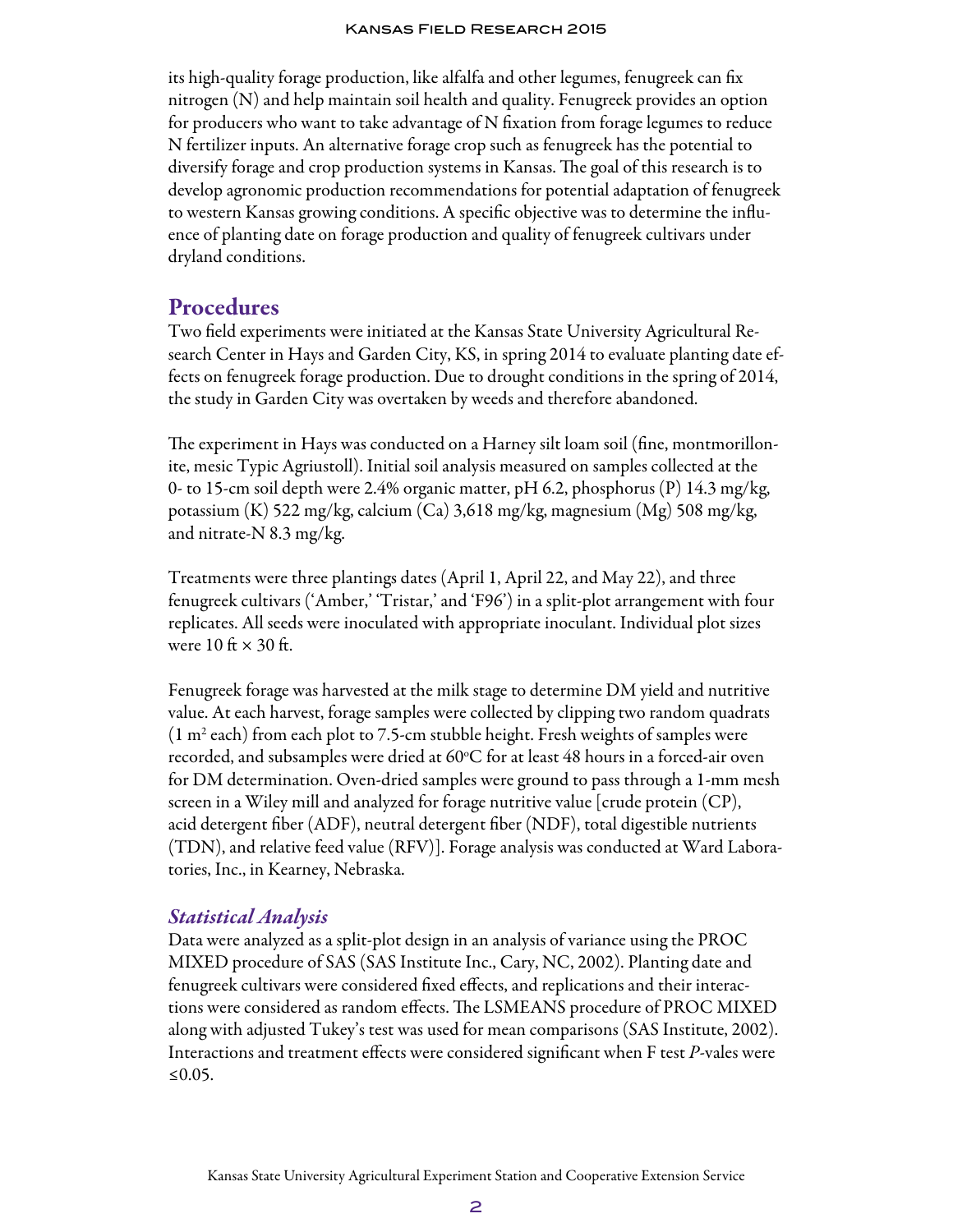# Results

# *Forage Dry Matter Yield*

The interaction of planting date  $\times$  cultivar on forage DM yield and nutritive value was not significant (*P* > 0.05). Similarly, planting date had no influence (*P* > 0.05) on fenugreek forage DM production. Averaged across cultivar, forage yield was 842, 698 and 801 lb/a when planted on April 1, April 22, and May 12, respectively (Table 1). However, fenugreek cultivar differed significantly (*P* = 0.05) in forage DM yield. In general, average forage production of the advanced line 'F96' was greater or comparable to the commercial fenugreek cultivars 'Amber' and 'Tristar' (Table 2).

Forage DM yields observed in this study are lower than yields reported elsewhere. For instance, fenugreek produced an average yield of 5,179 lb/a and 9,286 lb/a when grown under rainfed and irrigated conditions, respectively, in southern Alberta, Canada (Mir et al., 1998). Acharya et al. (2007) reported an average DM yield of 5,357 lb/a for 'Amber' and 'Tristar' grown in rainfed conditions across Alberta and southern British Columbia in Canada. Drought conditions in the spring of 2014 might have been responsible for the lower yields observed in our study. The crop also may be more suited to the cooler northern Great Plains climate than the central or southern Great Plains. Despite the lower yields observed in 2014, further testing is needed to determine if fenugreek can provide an option for producers who want to diversify their forage production operations, especially under limited irrigation conditions.

# *Forage Nutritive Value*

Planting date had a significant (*P* < 0.05) effect on fenugreek CP, ADF, NDF, and TDN concentrations as well as RFV (Table 1). Delaying planting until May 12 decreased CP concentration and increased ADF and NDF concentrations. Planting fenugreek early increased CP levels and decreased fiber content, as indicated by the relatively lower ADF and NDF concentrations (Table 1). Similarly, early planting resulted in greater P and K concentration in the forage. Ca and Mg concentrations did not differ among the three planting dates.

Forage CP concentrations did not differ (*P* > 0.05) among fenugreek cultivars. Averaged across planting date, CP concentrations were 19.2% for 'Amber' and 'F96' and 19.9% for 'Tristar.' Similarly, ADF, NDF, TDN, and RFV values did not differ significantly among the fenugreek cultivars evaluated. However, Ca and K concentrations differed among the cultivars. Average Ca concentration ranged from 16.1% ('Amber' and 'Tristar') to 15.1% (for 'F96'). Similarly, K concentrations were 3.2% ('F96'), 3.0% for 'Tristar,' and 3.0% for 'Amber' (Table 2). P and Mg levels did not differ  $(P > 0.05)$ among the cultivars.

Observed CP concentrations were consistent with those reported by others in Canada (Archarya et al., 2008; Mir et al., 1998). For instance, CP concentrations for 'Amber' and 'Tristar' were 17.4% and 16.1%, respectively, when grown under non-irrigated conditions in Alberta (Archarya et al., 2007). The ADF and NDF data reported in this study are comparable to the ADF (37.1%kg) and NDF (51.0%) concentrations reported by Mustafa et al. (1996) for fenugreek hay harvested at the late bloom to early pod formation stage. Forage CP below 6.2%has been reported to be deficient for most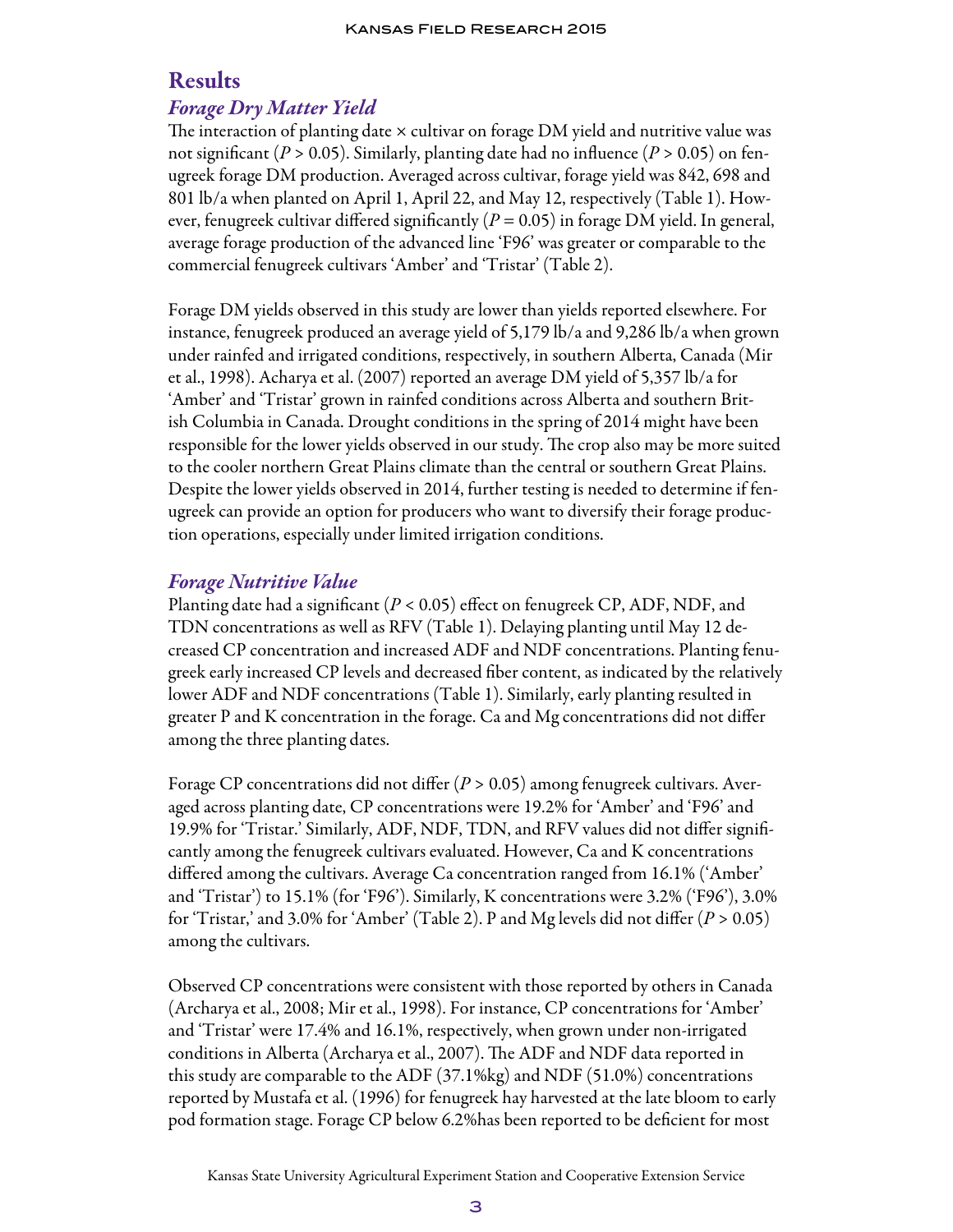ruminant livestock (National Research Council, 1996). Similarly, forages with TDN concentrations <50% are considered less digestible and of lower quality for ruminants (NRC, 1996). Therefore, the observed CP and TDN values among all the fenugreek cultivars evaluated in this study were in excess of the maintenance requirement levels for beef cattle production.

## Conclusion

Forage nutritive value of fenugreek cultivars under rainfed conditions in western Kansas is comparable or greater than alfalfa, but DM yield was lower than average yields of dryland alfalfa reported for the region. Our preliminary results demonstrate the potential of fenugreek to diversify forage production in the central Great Plains. Further studies are needed to determine the crop's suitability for limited irrigation and dryland cropping systems in the central Great Plains region.

# References

- Acharya, S.N., J.E. Thomas, and S.K. Basu. 2008. Fenugreek, an alternative crop for semiarid regions of North America. Crop Sci. 48:841–853.
- Mir, Z., P.S. Mir, S.N. Acharya, M.S. Zaman, W.G. Taylor, G.J. Mears, and L.A. Goonewardene. 1998. Comparison of alfalfa and fenugreek silages supplemented with barley grain on performance of growing steers. Can. J. Anim. Sci. 78:343– 349.
- Mir, P.S., Z. Mir, and L. Townley-Smith. 1993. Comparison of the nutrient and in situ degradability of fenugreek (*Trigonella foenum-graecum*) and alfalfa hays. Can. J. Anim. Sci. 73:993–996.
- Mustafa, A.F., D.A. Christensen, and J.J McKinnon. 1996. In vitro and in situ evaluation of fenugreek (*Trigonella foenum-graecum*) hay and straw. Can. J. Anim. Sci. 16:625–628.
- National Research Council. 1996. Nutrient requirements of beef cattle. 7th ed. Natl. Academy Press, Washington, DC.

Table 1. Fenugreek forage dry matter productivity and nutritive value as affected by time of planting

|                 | ັ                  |         |                   |                   |            |         |                                    | $\cdot$          |           |            |
|-----------------|--------------------|---------|-------------------|-------------------|------------|---------|------------------------------------|------------------|-----------|------------|
|                 | Drv                |         | Acid              | Neutral           | Total      |         |                                    |                  |           |            |
|                 | matter             | Crude   | detergent         | detergent         | digestible |         |                                    |                  |           | Relative   |
| Date            | yield              | protein | fiber             | fiber             | nutrients  | Calcium | Phosphorus                         | Potassium        | Magnesium | feed value |
|                 | lb/a               |         |                   |                   |            |         | . % ------------------------------ |                  |           |            |
| April 1         | 842 a <sup>1</sup> | 20.9a   | 28.3 <sub>b</sub> | 32.7 <sub>b</sub> | 71.3a      | 1.6a    | 0.27a                              | 3.1a             | 0.27a     | 19.2a      |
| April 22        | 698 a              | 21.5a   | 26.0 <sub>b</sub> | 29.8 <sub>b</sub> | 73.8a      | 1.6a    | 0.27a                              | 3.2a             | 0.30a     | 21.6a      |
| May 12          | 801 a              | 15.8b   | 33.0a             | 39.9a             | 66.1b      | 1.5a    | 0.21 <sub>b</sub>                  | 2.8 <sub>b</sub> | 0.26a     | 14.8b      |
| SE <sup>2</sup> | 136                | 1.3     | 1.4               | 1.5               | 1.5        | 0.07    | 0.01                               | 0.14             | 0.02      | 0.5        |

<sup>1</sup> Means followed by same letter(s) in a column are not significantly different at  $P \ge 0.05$ .

<sup>2</sup> Standard error for mean comparison.